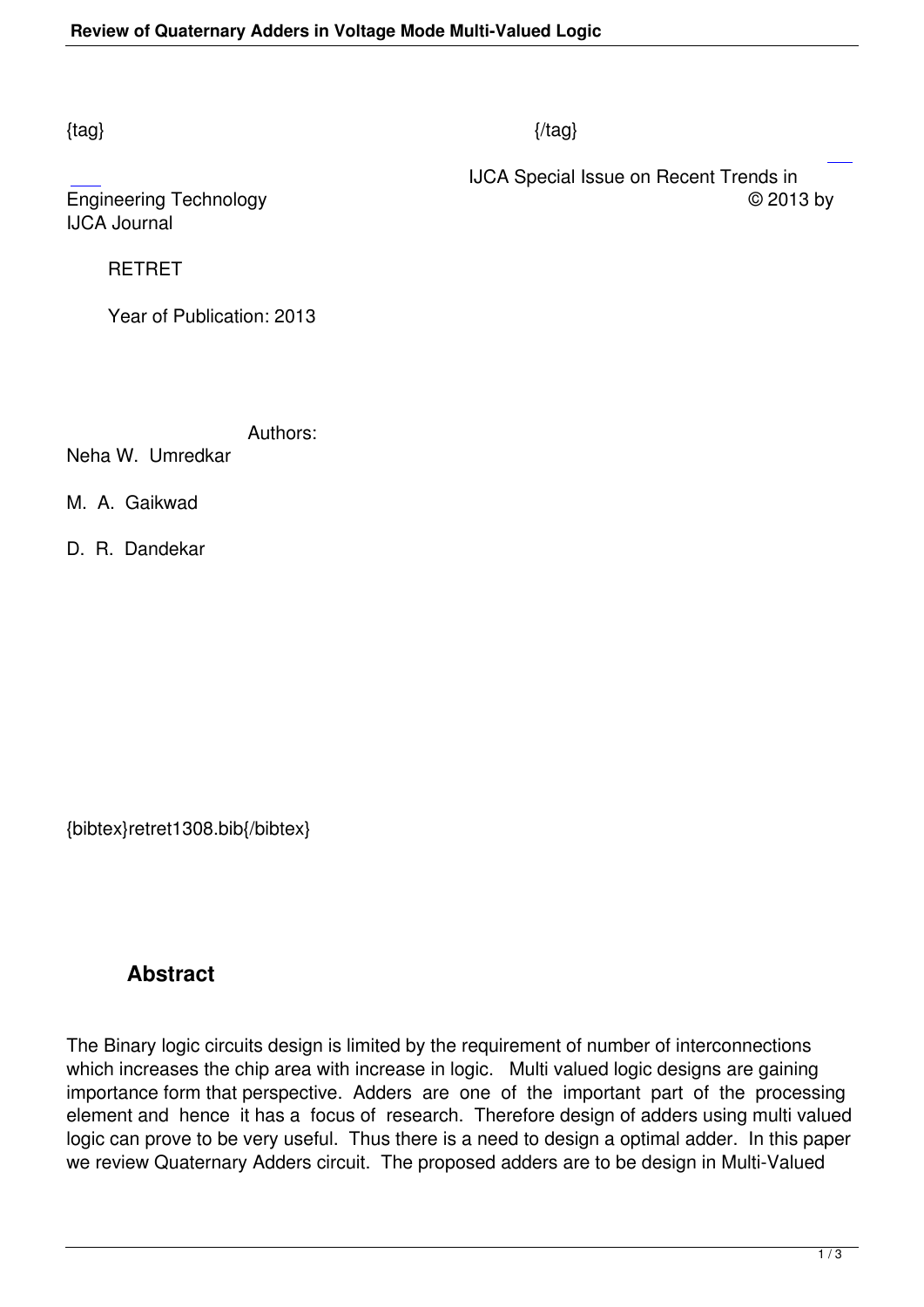Voltage Mode Logic and investigate the effect of one parameter on another. Optimized adders will be designed, analyzed and proposed for multi-valued logic arithmetic unit design which will achieve the practical ranges of parameters of circuit.

## **Refer**

## **ences**

Elean Dubrova, " Multiple-Valued Logic in VLSI: Challenges and Opportunities" Computer 21,4,(1988),28-42

T. Higuchl and M. Kameyama, & quot; Synthesis of multiple-valued logic networks based on tree type universal logic modules & quot;, Proc. Of 5th Int. Symponisum on multiple-valued logic, Bloomington ,pp. 121-130.

Scott Hauck, " Asynchronous design Methodologies: An Overview & quot; Proceedings of the IEEE. Vol. 83

S. Hurst, & quot; Multiple-valued logic -its status and its future & quot;, IEEE trans. On Computers. Vol. C-33, no. 12, pp. 1160-1179, 1984.

M. Kameyama, " Toward the Age of Beyond-Binary Electronics and Systems", Proc. of IEEE Int. Symp. On Multiple-Valued Logic, 1990.

Hanyu, M. Kameyama, & quot; A 200 MHz pipelined multiplier using 1.5V-supply multiple valued MOS current-mode circuits with dual-rail source-coupled logic", IEEE Journal of Solid-State Circuits vol. 30, no. 11, pp. 1239-1245, 1995.

B. Radanovic, M. Syrzycki, " Current-mode CMOS adders using multiple-valued logic", Canadian Conference on Electrical and Computer Engineering, pp. 190-193, 1996.

J. Shen et al., " Neuron-MOS current mirror circuit and its application to multi-valued logic", IEICE Trans. Inf. & Syst. E82-D,5 pp. 940-948, 1999.

D. H. Y. Teng, R. J. Bolton, & quot; A self-restored current-mode CMOS multiple-valued logic design architecture", 1999 IEEE pacific Rim Conf. on Communications, Computers Signal Processing (PASRIM&apos: 99), pp. 436-439,1999.

F. Wakui and M. Tanaka, & quot; Comparison of Binary Full Adder and Quaternary Signed-Digit Full Adder using High- Speed ECL", International Symposium on Multiple Valued Logic, pp. 346-355,1989.

M. K. Habib and A. K. Cherri, & quot: Parallel Quaternary Signed- Digit Arithmetic Operations: Addition, Subtraction, Multiplication, and Division", Journal of Optics and Laser Technology, vol. 30, pp. 515-525. 1998.

Kawahito, S. Kameyama, " A 32 X 32 bit Multiplier using Multiple-valued MOS Current Mode Circuit&quot:, Journal of Solid-State Circuits, IEEE, vol. 1, pp. 124 - 132, 1988.

R. G. Cunha, H. Boudinov, and L. Carro, A Novel Voltage- Mode CMOS Quaternary Logic Design, IEEE Trans. On ElectronicDevices, 53( 6) (2006)1480-1483.

 - Y. Yasuda, Y. Tokuda, S. Zhaima, K. Pak, T. Nakamura, A. Yoshida, " Realization of quaternary logic circuits by N- Channel MOS Devices & quot;, IEEE Journal of Solid State Circuits, vol. 21, no. 1, pp. 162-168, 1986.

Yuichi Baba, & quot: Multiple-Valued Constant-Power Adder for Cryptographic Processors" 39th International Symposium On Multiple-Valued Logic IEEE, 2009

M. Thoidis, D. Soudris, J. -M. Fernandez, and A. hanailakis, " The circuit design